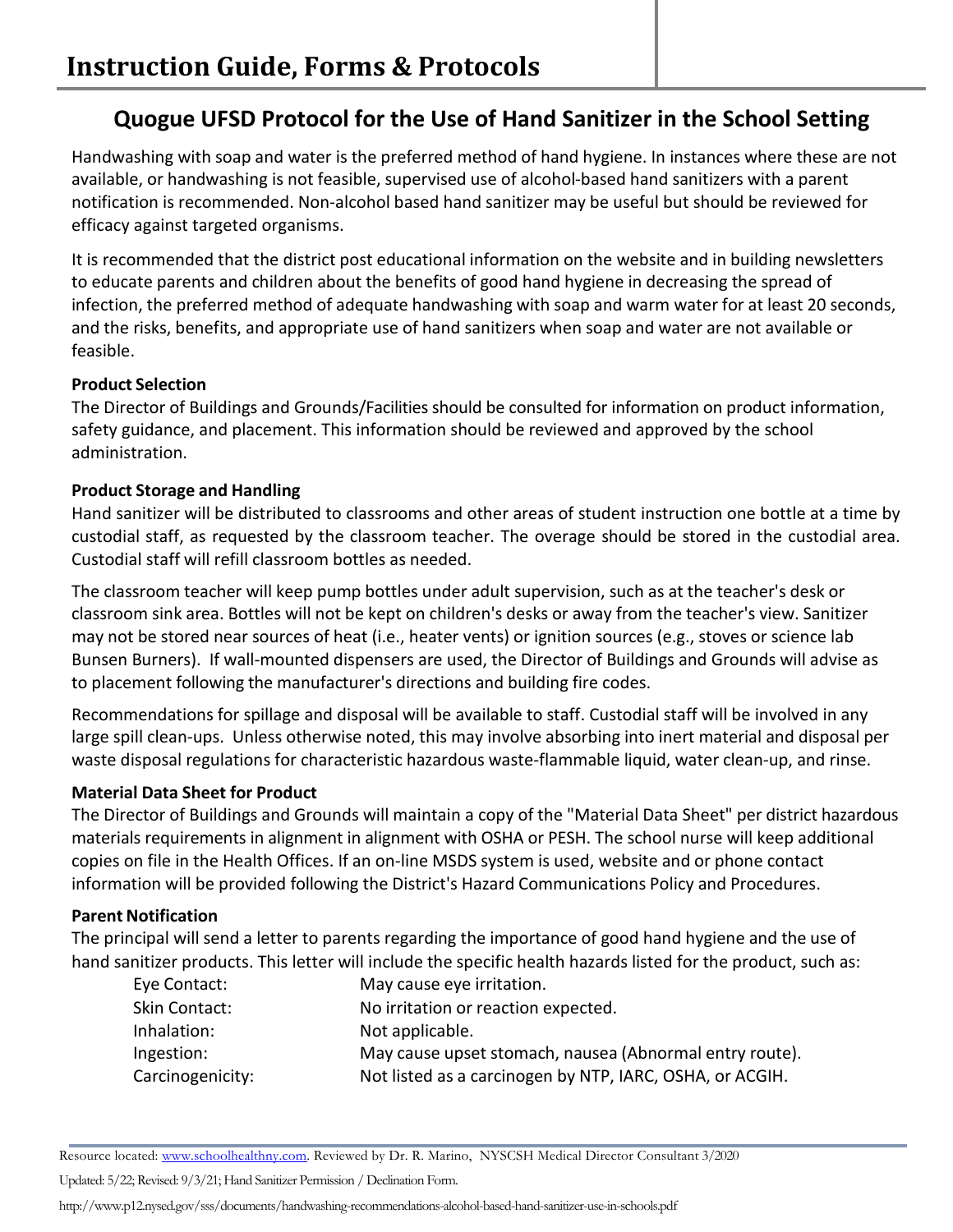# **Quogue UFSD Protocol for the use of Hand Sanitizer in the School Setting**

## **Parent Notification**

Notification will be sent to parents advising them to review the following information with their child:

- A small dime-sized dollop of hand sanitizer is all that is needed.
- Rub over their hands until the gel is dry.
- Refrain from touching their faces, eyes, nose, or mouth while their hands are wet.

If the parent does not wish to allow a child to use hand sanitizer products other than soap and water, the parent will educate their child and notify the school nurse.

The school nurse will maintain a list of students opting out of hand sanitizer use and distribute the names of those students to appropriate classroom teachers. Student's not using hand sanitizer will wash hands with soap and water, if available and feasible, when other students are using hand sanitizer.

### **Product Distribution and Use**

Teachers/Staff may directly dispense sanitizer products onto students' hands. If hands are visibly soiled, the student should wash with soap and water, if available, rather than a hand sanitizer.

Students with open cuts on the hands will wash with soap and water instead of using the hand sanitizer, which may cause stinging/discomfort. The teacher will refer children with any complaints of hand or eye irritation or other apparent sensitivity to the school nurse, who then will monitor students for adverse reactions (swelling, redness, or rash). The school nurse will provide instructions to the student, parent, and teacher to discontinue product use on any indication of adverse reaction.

### **Appropriate Times for Use**

The following is a partial list of appropriate times to use hand sanitizer:

| Immediately after entering the classroom           | After sneezing/coughing in the classroom                     |  |
|----------------------------------------------------|--------------------------------------------------------------|--|
| Before and after using computer keyboards and mice | After blowing the nose/touching inside the nostrils or mouth |  |
| Before or after eating                             | After touching a person who is ill                           |  |
| Before/after touching wounds or cuts               | After touching animals                                       |  |

## **Procedure for Use**

Students will be instructed as follows:

- 1. The teacher or student will pump a "dime" sized amount into the palm (one pump).
- 2. The student will rub hands together in a normal washing motion, covering all surfaces of the hands, especially the fingertips/nails, until they are completely dry.
- 3. The teacher will remind students to keep their hands away from the face (eyes, nose, and mouth)

**NOTE: Alcohol-based hand sanitizer is not effective for eliminating food allergen residue. Handwashing with soap and warm water isrequired for the removal of food allergens.**

### **First Aid Recommendations**

The school nurse will post emergency and first aid procedures in the school Health Office and provide a copy to the staff upon request. The teacher will contact the school nurse for first aid emergencies, including:

| Eye Contact:  | Do not rub eyes. Flush eyes thoroughly with water for 15 minutes. If condition worsens or irritation |
|---------------|------------------------------------------------------------------------------------------------------|
|               | persists, contact physician.                                                                         |
| Skin Contact: | Not applicable.                                                                                      |
| Inhalation:   | Not applicable.                                                                                      |
| Ingestion:    | Do not induce vomiting. Contact a physician or Poison Control Center.                                |

Resource located: www.schoolhealthny.com. Reviewed by Dr. R. Marino, NYSCSH Medical Director Consultant 3/2020

Updated: 5/22; Revised: 9/3/21; Hand Sanitizer Permission / Declination Form.

http://www.p12.nysed.gov/sss/documents/handwashing-recommendations-alcohol-based-hand-sanitizer-use-in-schools.pdf